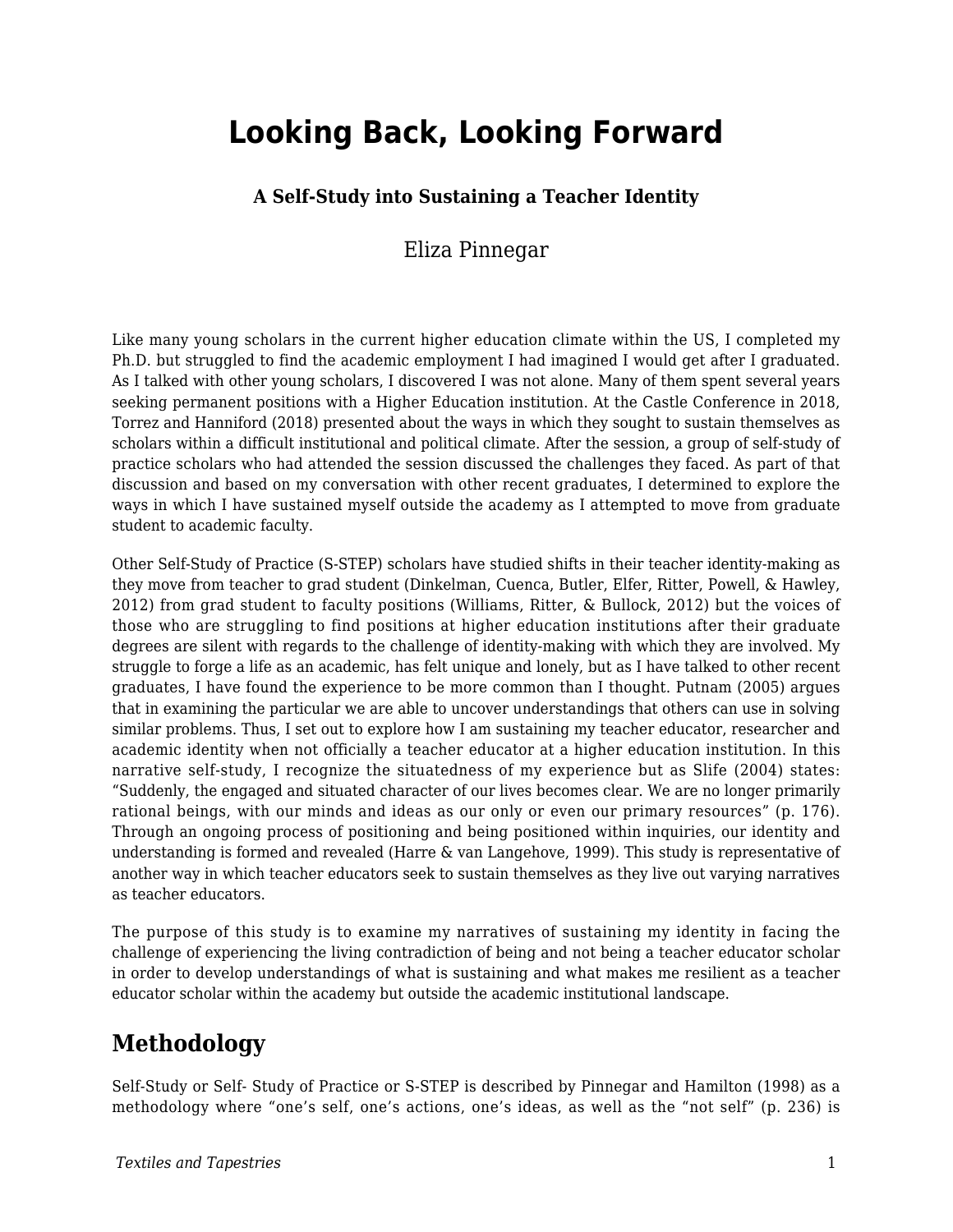considered. "It is autobiographical, historical, cultural, and political... it draws on one's life, but it is more than that" (Pinnegar & Hamilton, 1998, p. 236). This study of my experience of this living contradiction follows the tenets of LaBoskey's (2004) five characteristics of S-STEP. I took up the study focused on my experience in seeking to be resilient as a teacher educator outside the academy. It is interactive and improvement aimed because I have engaged myself as a critical friend and engaged in dialogue with others about my situation. I seek to use what I find to be more resilient. I use qualitative methods and in attending to trustworthiness in my analysis, I seek exemplar validation.

Because "the work of self-study falls *in the midst*..., *between*, and *alongside*" (Hamilton, 2004) the lived life being studied, just as Narrative Inquiry which Clandinin and Connelly (2000) describe as always being in the midst of a life unfolding over time, this work is ongoing as new experiences shape my understandings and interpretations, and therefore my future experiences and understandings.

# **Data Sources and Analysis**

To uncover what sustains me, I explored previously written narrative accounts, engaged in memory work, utilized Facebook and blog posts, as well as journal records across the years since my graduation. The narrative accounts came from the narrative beginnings that I constructed for my M.A. and Ph.D. projects. I have commented on my experiences and feelings in Facebook and blog posts and in personal journal records and I pull forward data from these sources that are relevant to my exploration of how I sustain myself in the academy outside an institution.

Using Dewey's notion of experience (1938), I engage with my data by thinking narratively with it, organizing it into stories of similar themes (commitment, relationships, identity, training, etc.), looking within each to identify the critical events, and taking into account Clandinin and Connelly's (2000) three commonplaces (temporality, sociality and place). While I did not engage with a specific critical friend (because of the intense vulnerability I felt), I reviewed the data acting as my own critical friend in determining which events from the various data were relevant in my exploration of my sources of support and experiences of resilience. Once the critical events were identified, I used the three-dimensional narrative space and utilized the three commonplaces: moving forward and backward in time, moving inward and outward, and attending to place. As I came to understandings of the events, I engaged in dialogue with friends and colleagues to unpack these experiences and my developing knowledge and understanding. I pulled forward threads, or resonances I identified among my stories. In this way I uncovered understandings that emerged. Acting as my own critical friend, I sought to discern meaning and identify implications for myself, my living contradiction, and the wider landscape by constantly challenging my assumptions about how I felt or the realities of events. I constantly problematized the threads and the knowledge that was emerging in order to bring deeper understanding.

The threads that emerged were that of commitment I felt to the larger scholarly community and myself, the relationships that helped sustain me within and outside academia, and the academic pursuits I engaged in.

### *Threads: Looking Back*

Bullough and Pinnegar (2001) suggest that it is important to consider what the life pre and in-service teachers imagined as they began their journey to teaching. In my own work (Pinnegar, 2012) I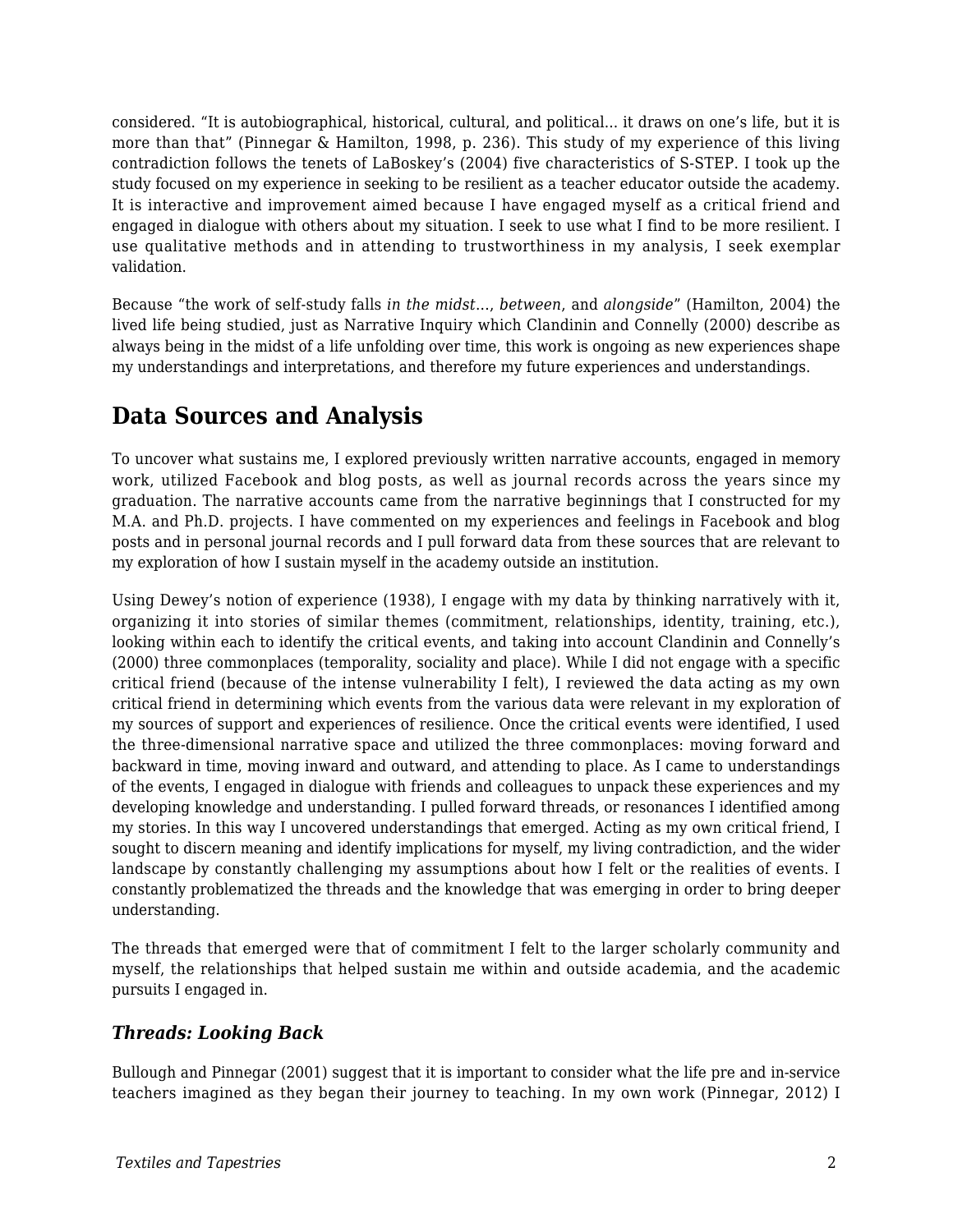confronted my own imaginings of what being a teacher would look like. I had imagined a public elementary classroom filled with student work and energetically engaged children. I imagined working with those children with behavioral or learning difficulties to determine ways forward that would be beneficial to the child and satisfy the educational system.

My imaginings of being a teacher after graduating with my teaching degree was not without the harsh realities that come with real-world experience but it did include an image of traditional employment. It seemed that traditional teaching was not in my future as I took a job at a childcare facility before going on to my graduate education.

As my dissertation was nearing completion, I again began imagining my life after graduate school. Once again I imagined myself in the traditional environment.

> *Walls filled Books Art From kids From adults Sitting area Warm tea Snacks The professional me Readying for class Video chat? No, tomorrow Lunch with colleagues after class Writing music Writing day Writing snacks Productivity in scheduling*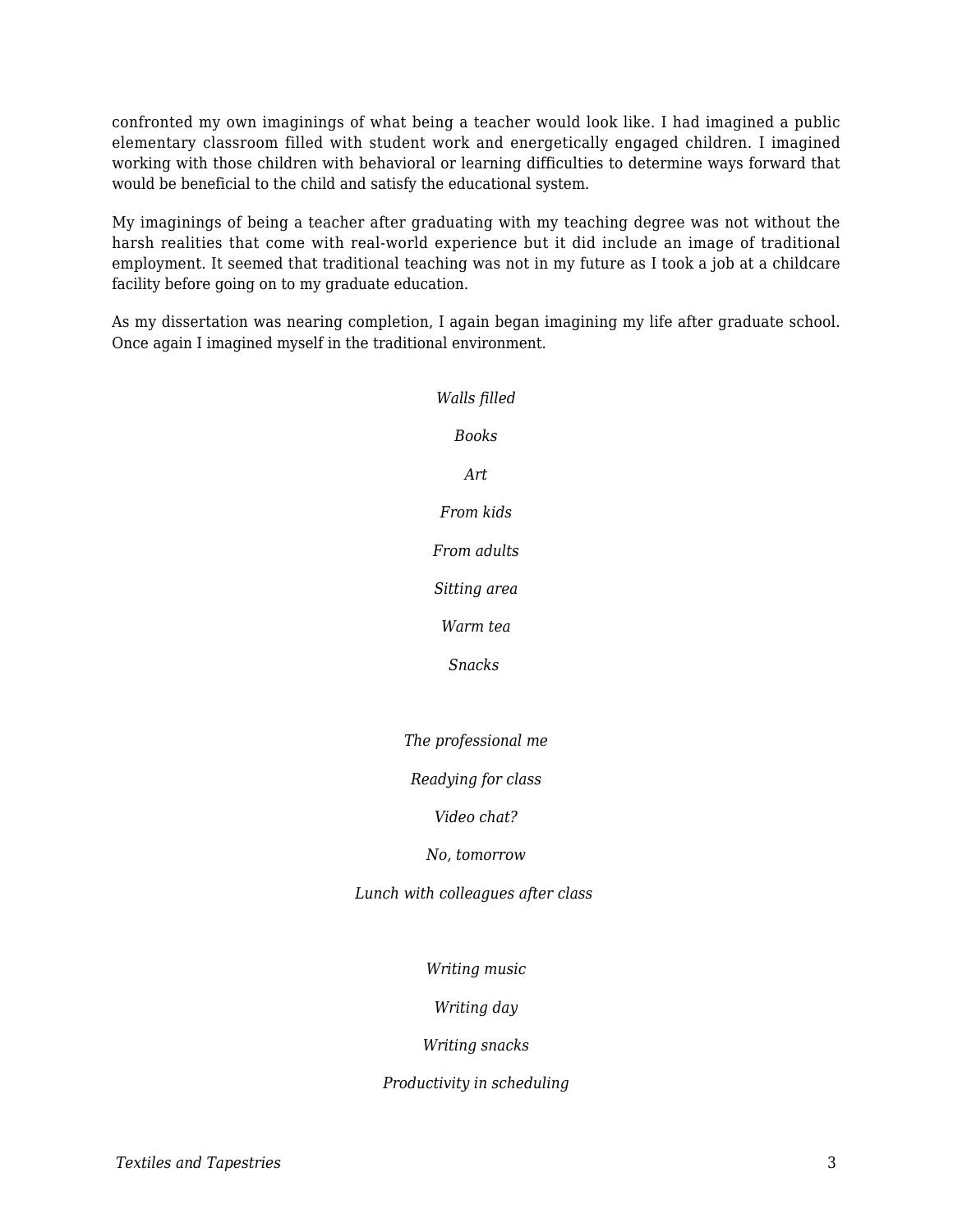#### *Leaving my home*

#### *Others see it as my office*

#### (Memory work, 2019)

It is clear that in my imaginings I did not wonder how I would be sustained. It was not a question because I imagined that, just as when I was doing my graduate work, the life and work itself would sustain me. What did not occur to me is how I might be sustained if I were not to enter an academic institution.

In 2018 at Invisible college in Toronto, I was confronted by the realities of my situation again as I presented alongside other scholars talking about what sustains us. I sat and listed as colleague after colleague described the difficulties they had in their lives and at their intuitions to be sustained as an academic. I listed as those in attendance also shared stories that illustrated the struggle they felt of being sustained within the institutions they worked.

When it came my time to share my experiences of being sustained, I realized how very different my experiences were from those in the group, but not necessarily those around the world.

"I felt almost angry. Everyone was talking about how hard it was to be sustained in the university. I don't disagree with anything anyone said but some said how they would leave and do something else with their lives if they could figure out what would make them happy. And here I was sitting thinking how much I would LOVE to be at a university dealing with those problems. I talked about not getting a job and how hard it was to be sustained. How every day I have to build the house again because I didn't have the frame of having an academic job to support

1. Every night my house would fall because it had no frame and every morning I had to build it again. SO FRUSTRATING!!! And yet I continue to choose to build, and build and build, hoping that one day the house will stay up."

(Journal entry, 2018)

After the discussion at Invisible College in 2018, I recommitted to look at what sustained me in academia while outside the academy. As I looked through the experiential accounts and my Facebook posts, planner entries and jottings, I realized that there were three things that helped me build my house of sustaining and allowed me to continue.

### *Building the House: Contribution and Commitment*

From the conversation at Invisible College, I realized that I continued to work to be in the academic world, not because I had spent so much time and money to be part of it or because I couldn't think of other things to do. I chose to be in academia because I believed in it. There was a commitment that I had developed that required me to contribute to the community that had given so much to me.

"It's not just about a job. What happened to me in graduate school changed me. I want to pay that forward and help others see the possibilities that are present in teaching and thinking deeply". (Conversation, May 2018)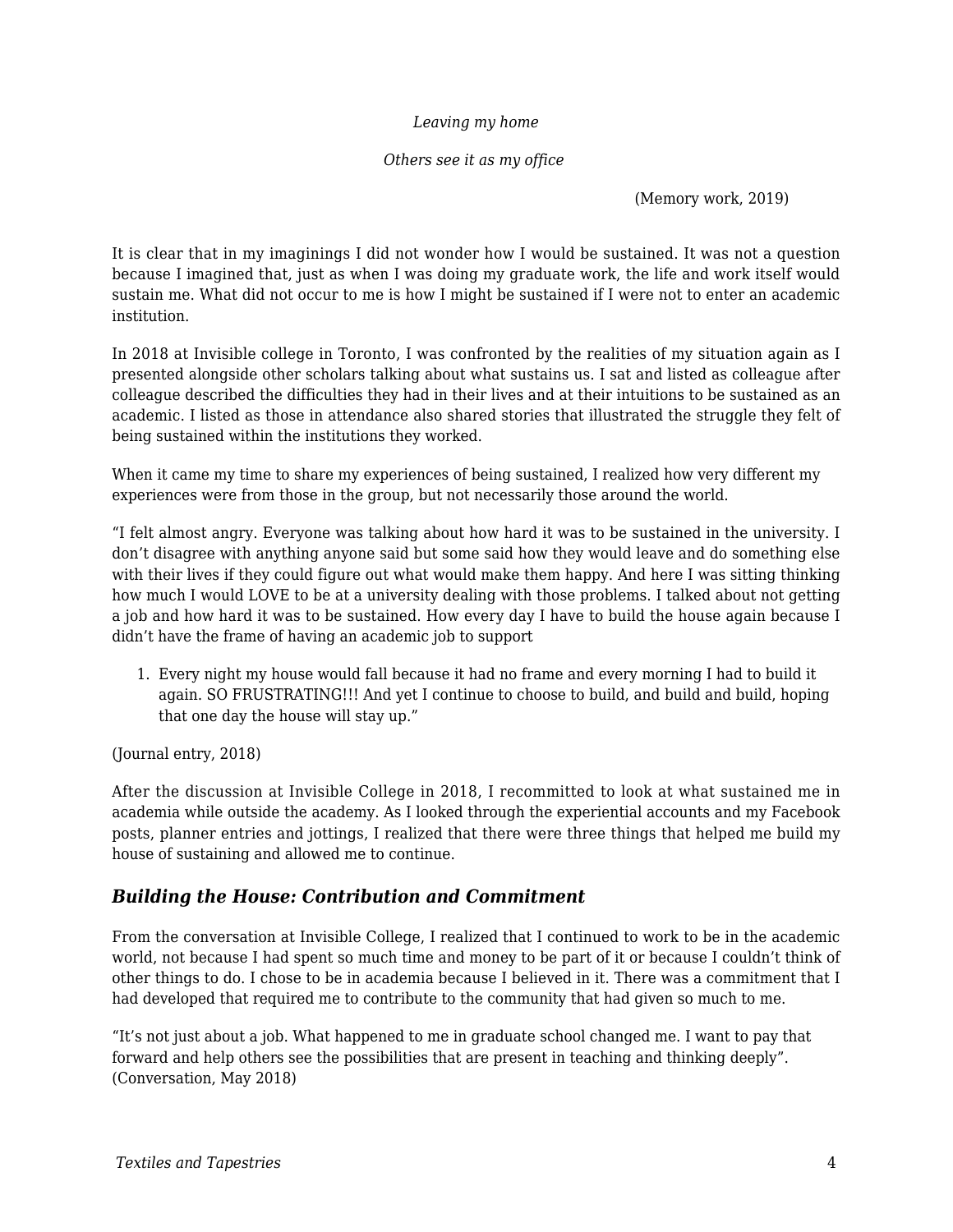I believed in education, in the power it had to help children and adults change their worlds and was committed to exploring those experiences. Therefore I could not simply leave academia to be a chef or artist; to develop and gain employment with other talents. I had a commitment to the larger scholarly community and myself as a teacher, educator, researcher and scholar.

### **Figure 1**



Looking over the lists I made, plans written down, tweets made, and Facebook posts, I cannot help but notice the sheer volume of academic items and language present. In one recent list (notes, 2019) half of the items had to do with academia in some way. The others were reminders to clean or to call people yet it is clear that, even when not in a university setting, much of my life (or what I wanted for my life) was around the expanding my own knowledge and sharing knowledge with the academic and professional communities.

### *Building the House: Relationships in and Outside the Academic Community*

One of my favorite quotes is from the John Dunne 1624 poem, "No man is an island". When I left my doctoral program I had felt a great sense of loss. I had left the place where, for me, I had wonderful support, colleagues who listened to my work, experienced scholars to help me think about my work, and relationships that provided me a break when I needed it. I imagined that when I entered another university setting I would be able to develop these same relationships that would sustain me in the university setting.

Without that natural structure I was forced to develop new and older relationships that would sustain me and make me more resilient to the hardships of being outside academia.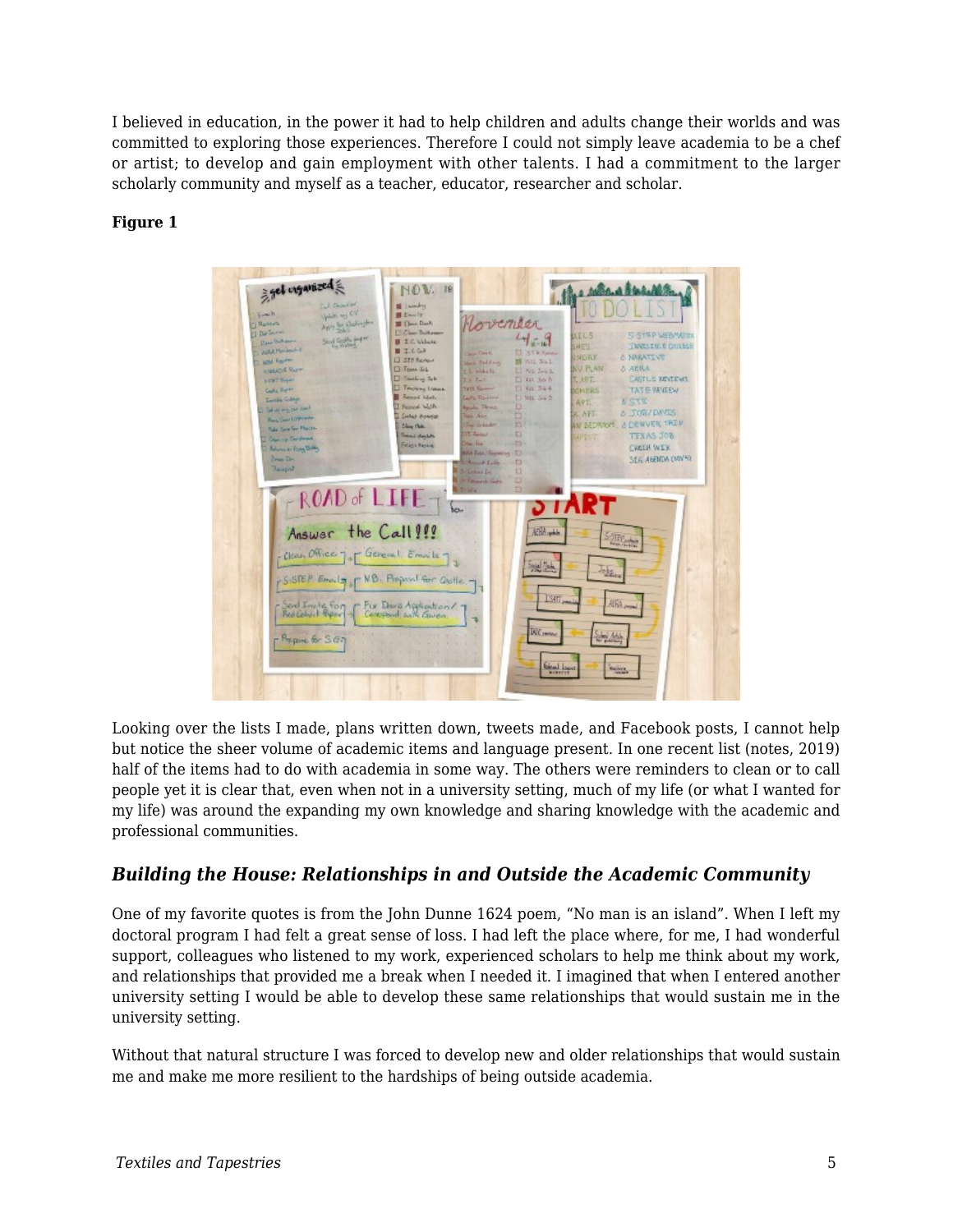*Bobby: Eliza?! Do you think Roscoe (Eliza's dog) misses us? Eliza: I think he does. He's probably missing us right now. Bobby: I think so too because we are friends and when you're friends you want to play together. I have lots of friends. Like...Spencer and Jay and Cal...and YOU!* (Conversation with Bobby, 2019).

Perhaps the most important relationships for me have been those outside of the academic world. The above conversation with Bobby, a three-year-old, was important for me as it made me realize the support I had from continuing to work with children. Though Bobby's initial question was about my dog and the nature of friendships, my researcher brain began to wonder about how Bobby, and other children understood the relationships they had. My mind was peppered with wonders and questions. When I shared these with Bobby, and the other children I worked with, they obliged and shared stories and wonders of their own. "You're a writer, right? You should write about this. It would be a good book" (Conversation with Xavi, February, 2018).

My academic and scholarly relationships have also sustained me. As with all things in the digital age, relationships are both easily accessible and difficult to maintain. So many times I had intentions to keep a schedule of talking with friends and colleagues about their work and ideas for projects to maintain those connections. These quickly grand designs soon failed to be executed. However, the relationships did not fade away. I had to accept a less structured form that would still allow other scholars to sustain me. As I struggled to maintain my identity as a researcher and scholar, it was my conversations with other researchers, scholars and teacher educators that helped me think about the ways I might be sustained.

As colleagues asked about what I was doing, they helped me to think about my experiences as a researcher. They encouraged me to inquire into the events and relationships in which I was immersed. Ultimately, I was the one who had to initiate conversation.

#### *Eliza: Want to come to a late dinner with us?*

*Raegan: Yes! Then you can tell me what your next steps are and what research you are doing.* I had to be open and accepting of the opportunities that came my way to talk with others, from Facebook messages, Instagram conversations, and actively participating in conferences.

#### *Building the House: Engaging in Academic Pursuits*

As with my relationships, it became clear to me that if I wanted to maintain some type of identity as a researcher and scholar, being active in academia, I needed to do those things that I would be doing if I were living out my imagined life of academia.

I had made a commitment early in my education that, no matter what happened or how life unfolded, I would always work to be part of the academy. I would continue doing research and share that research in articles and at conferences. I would seek out opportunities to help new and emerging scholars with their work, to help strengthen the research communities that meant so much to me.

I sought out opportunities that would not only allow me to give back to the research community but would also help me sustain and develop myself as a researcher. Guest lecturing, reviewing articles for journals, and attending conferences were important. More impactful, perhaps, were the preconference workshops which provided me a place, once again, to sit with other scholar educators, discussing ideas, working through pieces of writing, deepening my knowledge of research and methodology, and being generally fulfilled.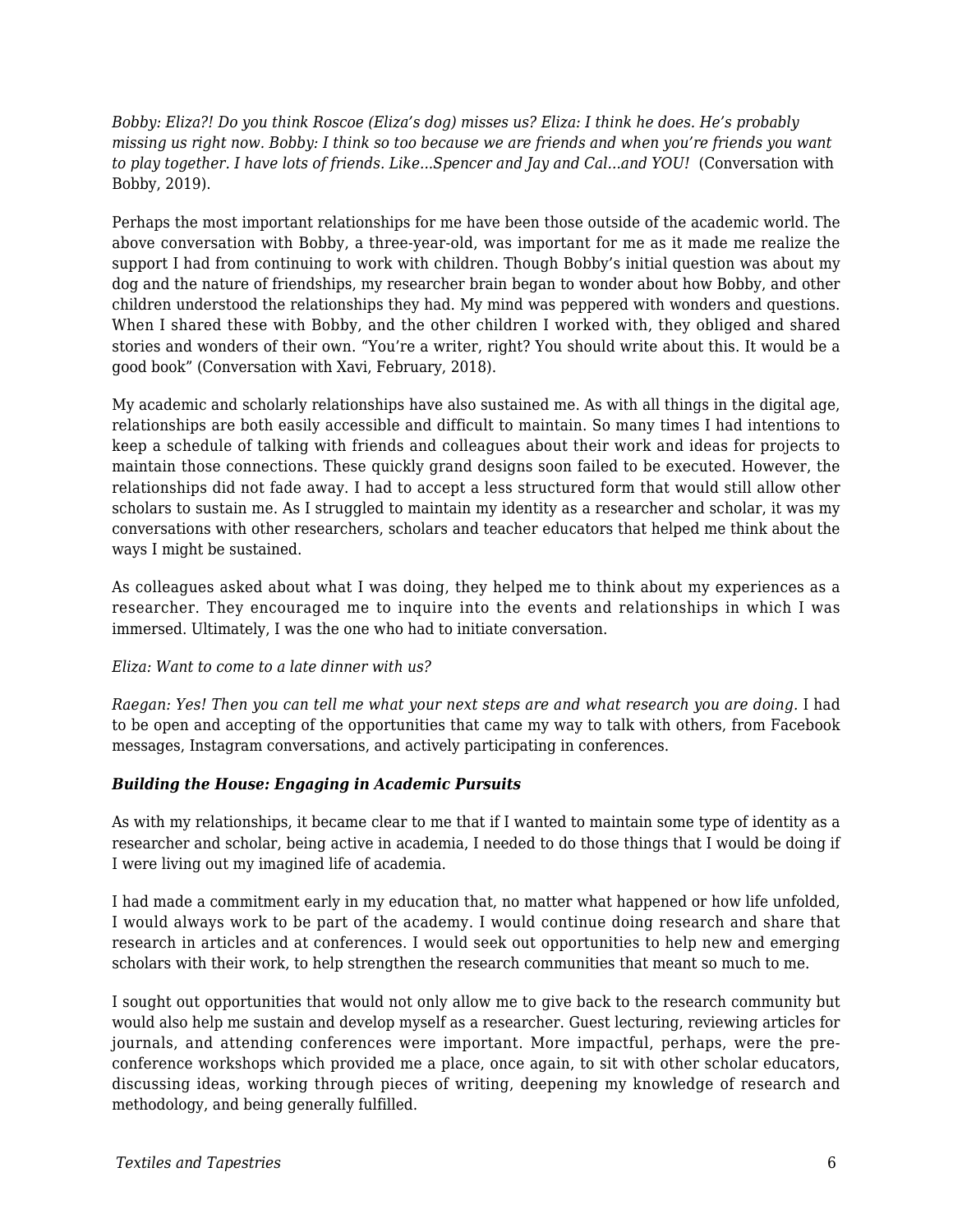"I nominate Eliza!" (AERA, 2019). As the relationships I painstakingly cultivated grew, so did my opportunity to serve the communities that had sustained me. As I was asked to review articles for journals, I began to wonder if the identity that I was so desperately trying to sustain was seen by others as being set. While not the life I had imagined, it became increasingly clear that the boards I served on, the journals I reviewed for, the research I engaged in, and all of the other academic pursuits I participated in were not about trying to claim an absence of myself as a researcher and academic but that it was an identity that I deeply held that was being sustained and allowing me to be resilient in my identity.

# **Conclusion/Discussion**

From my review of all my data sources, three threads were revealed. And yet it is clear that the threads are woven together, overlapping, weaving together. These threads are not just stories to be told as a way to bolster the individual but are the way in which I have inquired and made meaning of the experiences of my life.

The first thread was the value of a strong sense of purpose and commitment to being and becoming a teacher educator scholar. I recognized that I had a clear sense of myself as a scholar and as a teacher educator. I knew I had the potential to contribute much to the research conversation and the development of teachers.

A second thread focused on the value of relationships. Two kinds of relationships were especially important. The first was relationships of support within the academic community where my ideas were valued and treated with respect. The second were relationships with children and family. Interactions in these settings provided evidence of my strength and insight in working with others and supporting children.

The third was my ability to continue to engage in academic pursuits. In addition, I determined that it was the intertwining of these threads that provide a web of sustenance and support from which my resilience emerged.

This study contributes to our understanding of the identity-making of teacher educators in spaces of challenge and struggle. It builds on the work of those who have looked at identity in terms of institutions causing us to look past the institution to define the scope of academic identity-making. It also presents new strategies for engaging in S-STEP work using past and current narrative accounts using the narrative commonplaces to push interpretation deeper.

Finally, by looking back one is able to envision the future. By looking at my past experiences I hope to imagine a way forward, strengthening my web of sustenance and allow me to become more resilient in times of difficulty and challenge when maintaining my teacher educator and researcher identity.

# **References**

Bullough, R. V., Jr. & Pinnegar, S. E. (2001). Guidelines for quality in autobiographical forms of selfstudy research. *Educational Researcher, 30 (3),* 13-22.

Clandinin, D. J., & Connelly, F. M. (2000). *Narrative inquiry: Experience and story in qualitative*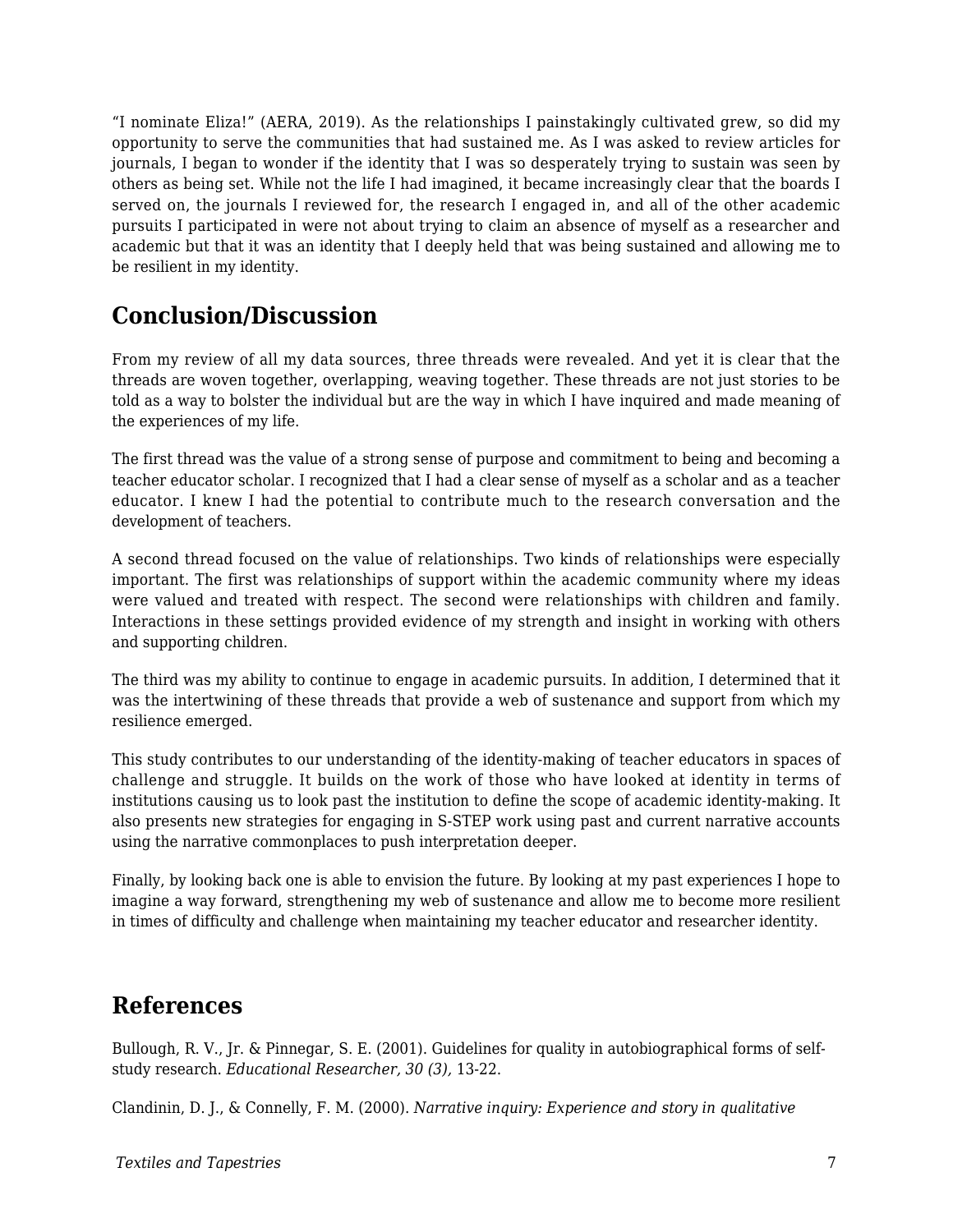*research.* Jossey-Bass Publishers.

Dewey, J. (1938). *Experience and Education*. Collier Books.

Dinkelman, T., Cuenca, A., Butler, B., Elfer, C., Ritter, J., Powell, D., & Hawley, T. (2012). The influence of a collaborative doctoral seminar on emerging teacher educator-researchers. *Action in Teacher Education*, *34*(2), 172-190.

Hamilton, M. L. (2004). Professional knowledge, teacher education and self-study. In *International handbook of self-study of teaching and teacher education practices* (pp. 375-419). Springer, Dordrecht.

Harré, R. and Van Langenhove, L. (1999) *Positioning theory*: Moral contexts of intentional action. London, UK: Blackwell.

LaBoskey, V. K. (2004). The methodology of self-study and its theoretical underpinnings. In J.J. Loughran, M.L. Hamilton, V. LaBoskey, & T. L. Russell (Eds). *International handbook of self- study of teaching and teacher education practices* (pp. 817-869). Dordrecht, Netherlands: Kluwer Academic Publishers.

Pinnegar, E. A. (2012). *Imagined stories interrupted: A narrative inquiry into the experiences of teachers who do not teach.* (Master of Education thesis), University of Alberta. Education & Research Archive database. (5807716)

Pinnegar, S. & Hamilton, M. L. (1998). Introduction, In M. L. Hamilton (Ed.) *Reconceptualizing the education of teachers: Self-study in teacher education.* London: Falmer.

Putnam, H. (2005). *Ethics without ontology.* Cambridge, MA: Harvard University Press.

Slife, B. D. 2004. Taking practice seriously: Toward a relational ontology, *Journal of Theoretical and Philosophical Psychology 24(2*), pp. 157-178.

Torrez, C. A. & Hanniford, L. (2018) In D. Garbet & A. Ovens. (Eds.). *Pushing boundaries and crossing borders: Self-study as a means for researching pedagogy* (pp. xxxx). New Zealand: Self-Study of Teacher Education Pratices SIG. www.castle-conference.com.

Williams, J., Ritter, J., & Bullock, S. M. (2012). Understanding the complexity of becoming a teacher educator: Experience, belonging, and practice within a professional learning community. *Studying Teacher Education*, *8*(3), 245-260.